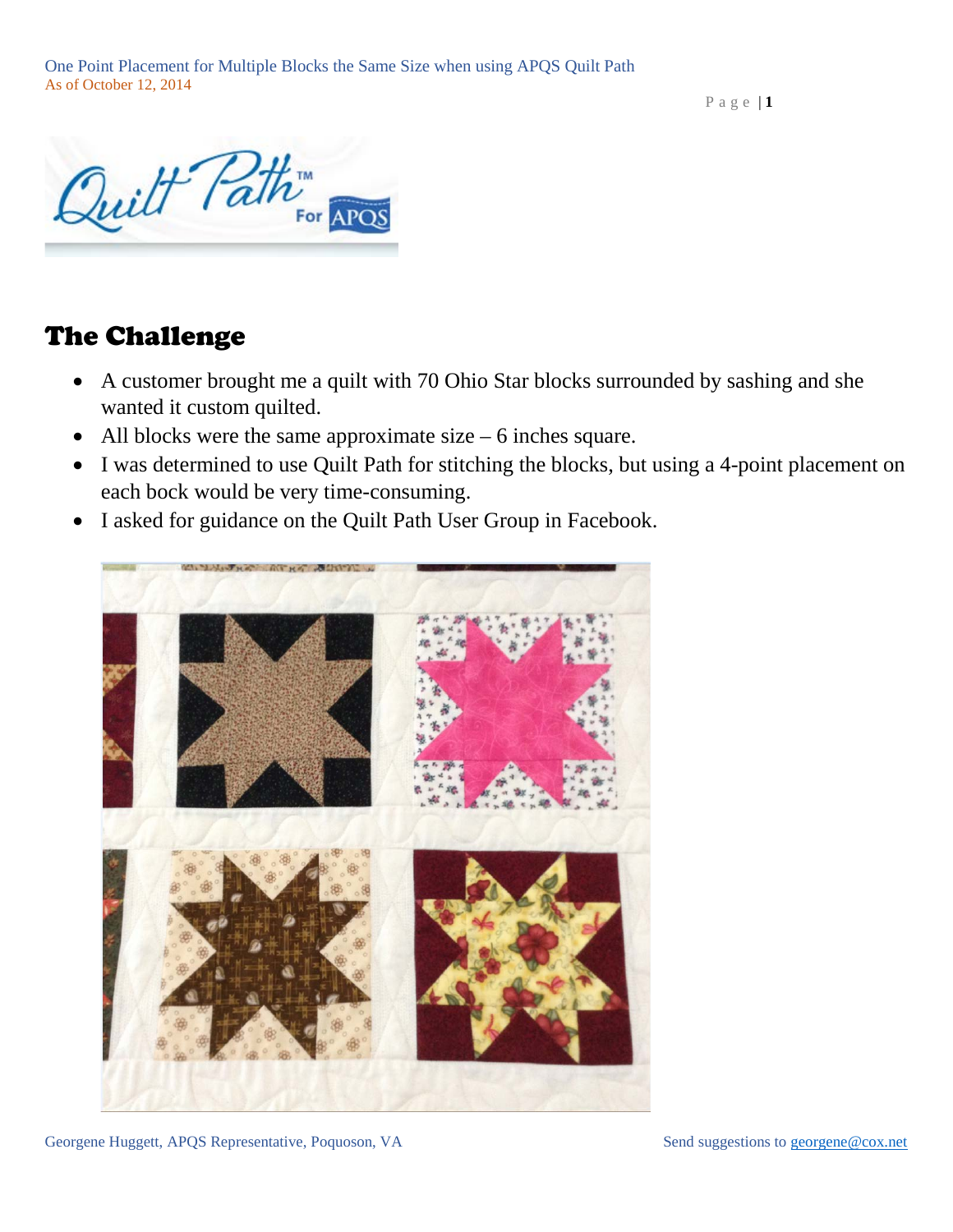#### Page | **2**

### Solution *At least this is how I did it based on Marie Nielson's suggestion* **\***

- Size the pattern in PantoStacker to stitch as a single pattern at 5.75 inches square.
- Use a 1-point placement in the center of each block.
- Since the center square of each star was 3 inches square, I used a standard Post-It Note and marked a center and used that for my placement.



**\*** Marie Nielson from Grace Company provided this solution on the Facebook Quilt Path User's Group.

*Hopefully, I interpreted her solution correctly.*

Angela Clark also wrote some instructions for a similar challenge on her [Thread Waggle Blog.](http://www.threadwaggle.com/2014/09/tech-sunday-pattern-placement-using.html) It's called Pattern Placement Using Center of Block, September 21, 2014.

#### Step by step instructions start on next page.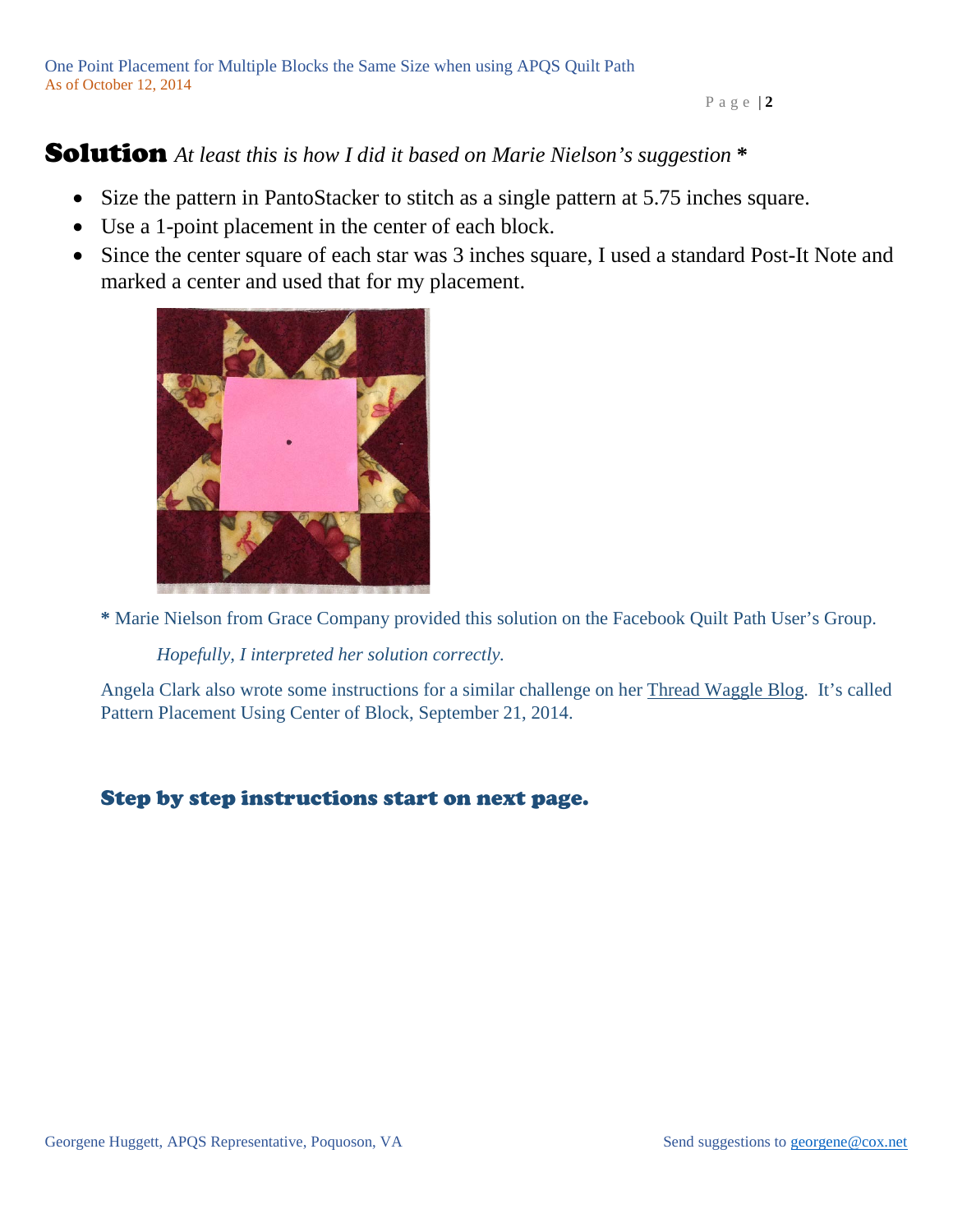Page | **3**

# Step-by-Step Instructions

| Action                                                                                                                                                                                                                                                | <b>Related Action</b>     | Comments                                                                                                     |
|-------------------------------------------------------------------------------------------------------------------------------------------------------------------------------------------------------------------------------------------------------|---------------------------|--------------------------------------------------------------------------------------------------------------|
| Tap Pantograph under                                                                                                                                                                                                                                  | <b>Tap Mode Button to</b> |                                                                                                              |
| Design & Create.                                                                                                                                                                                                                                      | change it to Basic Mode   |                                                                                                              |
| <b>Design<br/>&amp; Create</b>                                                                                                                                                                                                                        | Basic                     |                                                                                                              |
| Pantograph                                                                                                                                                                                                                                            |                           |                                                                                                              |
| Tap Pattern and change                                                                                                                                                                                                                                | <b>Save Pattern</b>       |                                                                                                              |
| sizes as shown.<br>Row Height<br>Select &<br><b>Basic</b><br>Pattern<br>5.75<br>Pattem Width<br>Pattern Height<br>Pattems<br>5.75<br>5.75<br><b>Total Width</b><br><b>Total Height</b><br>Rows<br>1<br>5.75<br>5.75<br>Row: 1<br>'star block 307.gpf' |                           | I may decide to alternate<br>this design with the<br>flower, for some variety.                               |
| <b>Tap</b><br>Quilt<br><b>As Single</b><br>Pattern                                                                                                                                                                                                    |                           | The red dot surrounded<br>by the green indicate that<br>the start and end point<br>are in the same location. |